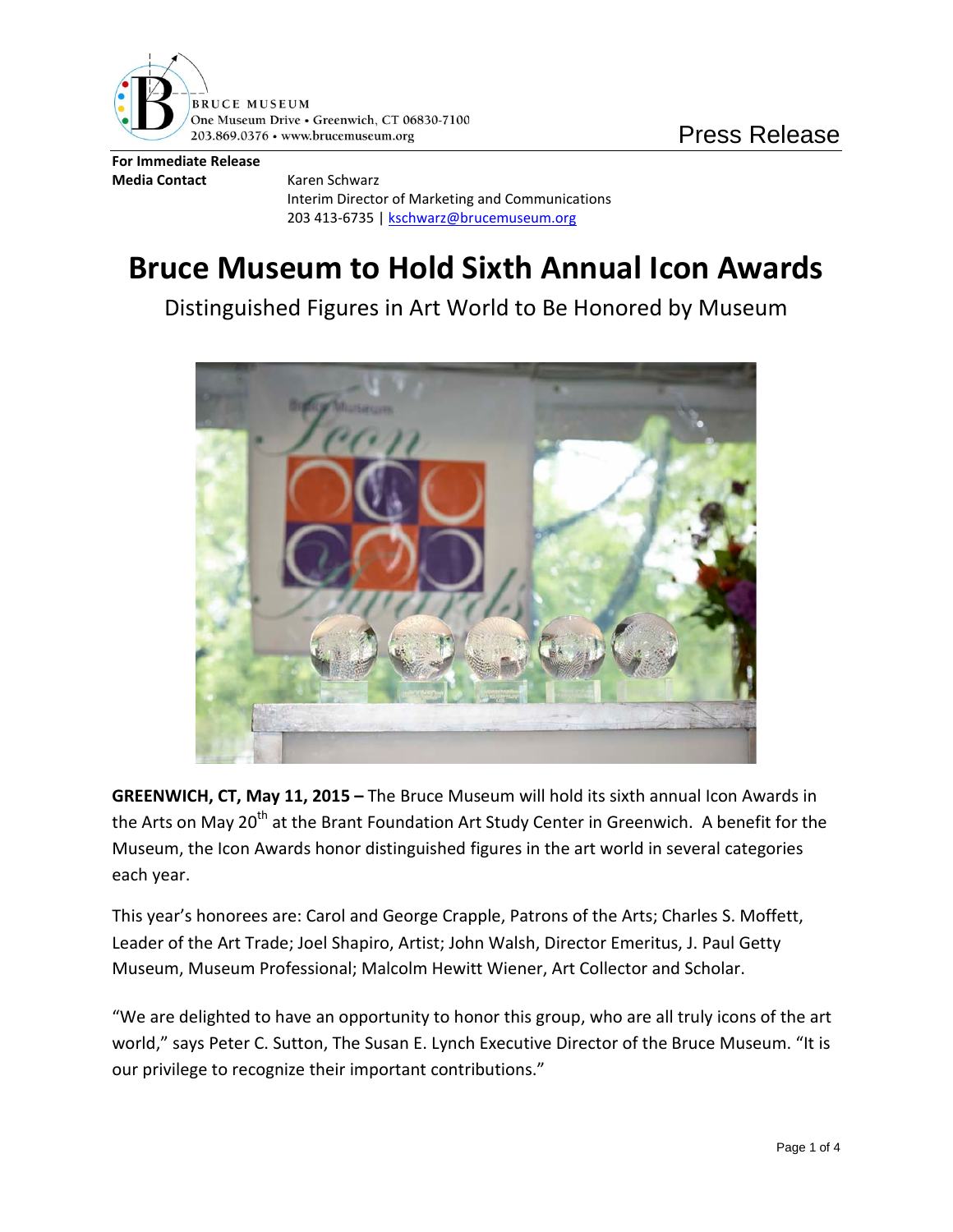

The Bruce Museum's century-long history of excellence in presentation of art in Greenwich, home to many of the country's leading collectors and most generous patrons of the arts, positions it as uniquely suited to honor these accomplished individuals. To receive an invitation to the Icon Awards, contact Becky Conelias at [bconelias@brucemuseum.org,](mailto:bconelias@brucemuseum.org) or purchase a ticket online [here.](http://www.eventbrite.com/e/icon-awards-in-the-arts-2015-tickets-15836031998)

## **Bruce Museum** *Icon Awards in the Arts* **Honorees 2015**

**Carol and George Crapple, Patrons of the Arts**. Carol and George Crapple have been committed supporters of the Bruce Museum for many years and have played active roles at the Museum since becoming members in 1993. George joined the Board of Trustees in 1997 and has served as Co-Chairman (2004- 2007). He is currently a Vice Chairman and a member of the Executive Committee. He is also serving as Chairman of the Investment Committee which oversees the Museum's endowment. Carol has served on the Renaissance Ball Committee in various capacities for 20 years and as Co-Chair of the very successful SeaFair benefit in 2008. A longtime member of the Museum Council, she and George have been on many Committees of Honor supporting the Bruce's exhibitions.





**Charles S. Moffett, Leader of the Art Trade**. Educated at Middlebury College and New York University/Institute of Fine Arts, Charles Moffett began his career as Assistant to the Curator of Dutch and Flemish Painting John Walsh. In 1973 Moffett had his first exhibition at the Met, a one-room show titled *Van Gogh as Critic and Self-Critic*. The following year he coorganized and curated with colleagues at Paris' Musée du Jeu de Paume an exhibition to celebrate the 100th anniversary of the First Impressionist Group Show. He went on to curate many other exhibitions at the Met, including *Monet's Years at Giverny* (1978). In 1983 Moffett co-organized with Françoise Cachin, past Director of the Musée d'Orsay, *Manet 1832- 1883*. His career took him to the Fine Arts Museums of San Francisco, the National Gallery of Art, and The Phillips Collection. In San Francisco he organized *The New Painting Impressionism 1874-1886*, a standard reference work for students of Impressionism. Mr. Moffett's Museum work was followed by a career building collections at Sotheby's, and he is now an independent scholar and curator.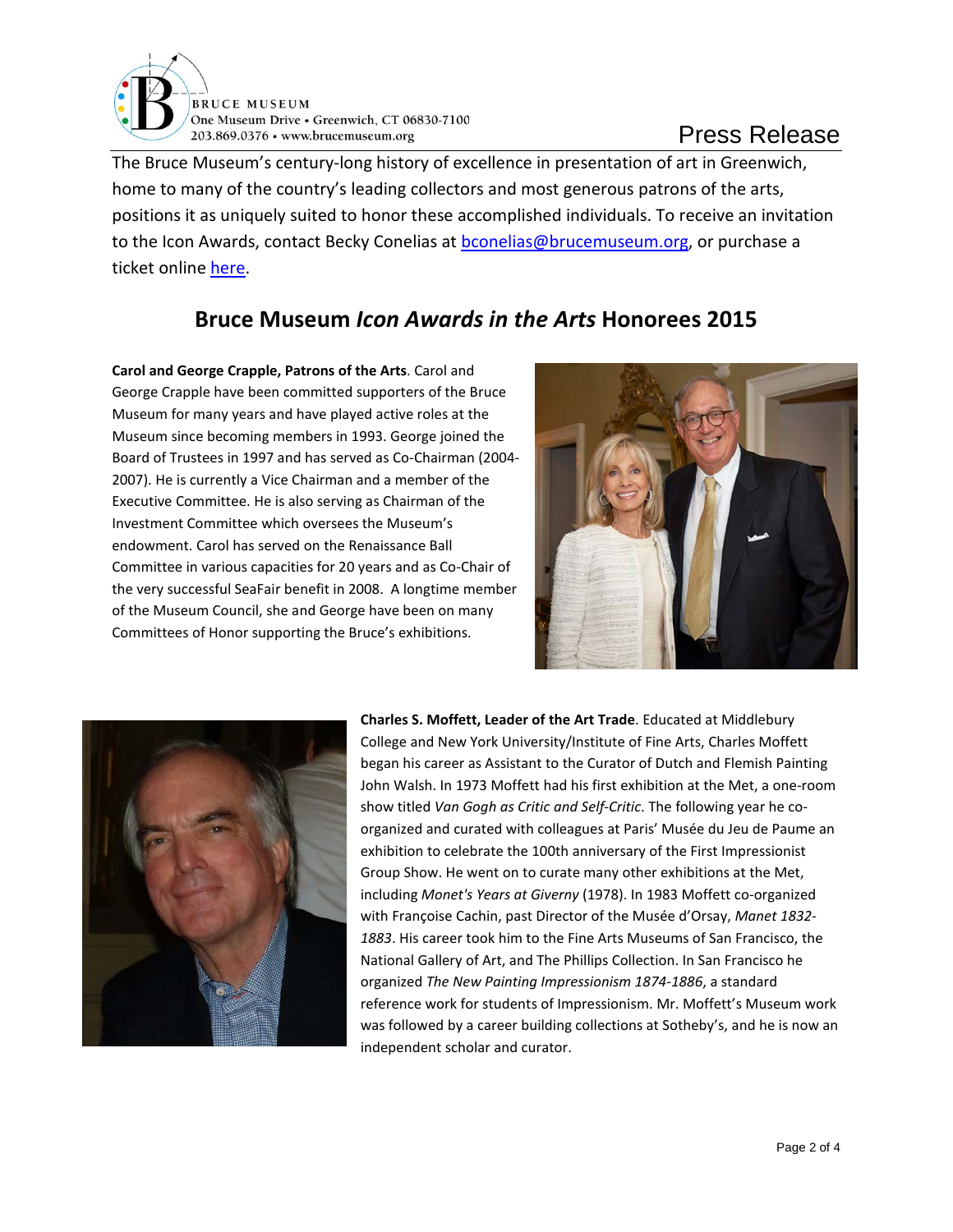

## Press Release



**Joel Shapiro, Artist.** Born in New York City, Joel Shapiro has explored the possibilities of sculptural form throughout his forty-five-year career. Since his first solo exhibition at the Paula Cooper Gallery in 1970, his work has been the subject of numerous solo and retrospective exhibitions, and can be found in many public collections in the United States and abroad, including the Museum of Modern Art, the Whitney Museum of American Art, and the Metropolitan Museum of Art in New York; the Tate Gallery, London; and the Musée National d'Art Moderne, Centre Georges Pompidou, Paris; among many others. In 2015 he will be awarded the Lifetime Achievement Award from the International Sculpture Center. (Photograph by Rebecca Leopold.)

**Malcolm Hewitt Wiener, Art Collector and Scholar**. As an Aegean prehistorian who has written extensively on the Eastern Mediterranean world in the Bronze Age, and a graduate of Harvard College and Law School, Malcolm H. Wiener is also a distinguished art collector. One is struck in his collection by the range of taste, from Classical vases, to Old Masters paintings,  $19<sup>th</sup>$  century French and Impressionist works to Modern and Contemporary art – all selected with an eye for exquisite quality. He is drawn not only to the pictorial arts (paintings, prints and drawings) but also has a discriminating taste for sculpture and decorative arts. A naturally gifted scholar, Mr. Wiener takes extraordinary satisfaction in researching his collection and sharing his extensive knowledge with his informed visitors. Malcolm is a gentleman of exceptional generosity, who has been very kind to the Bruce Museum and many other museums, universities and non-profits.





**John Walsh, Museum Professional**. John Walsh is Director Emeritus of the J. Paul Getty Museum. He served as Director from 1983 to 2000. After graduating from Yale, Walsh took M.A. and Ph.D. degrees in art history from Columbia and spent a Fulbright year at the University of Leyden. He was Lecturer and Research Assistant at the Frick Collection; then, at the Metropolitan Museum of Art from 1970-75, he served as Associate for Higher Education and as Curator in the Department of European Paintings while teaching part-time at Columbia. He became Professor of Art History at Barnard and Columbia; but later returned to museum work as Baker Curator of Paintings at the Museum of Fine Arts, Boston, until his move to the Getty in 1983. (Photograph courtesy of Yale University Art Gallery.)